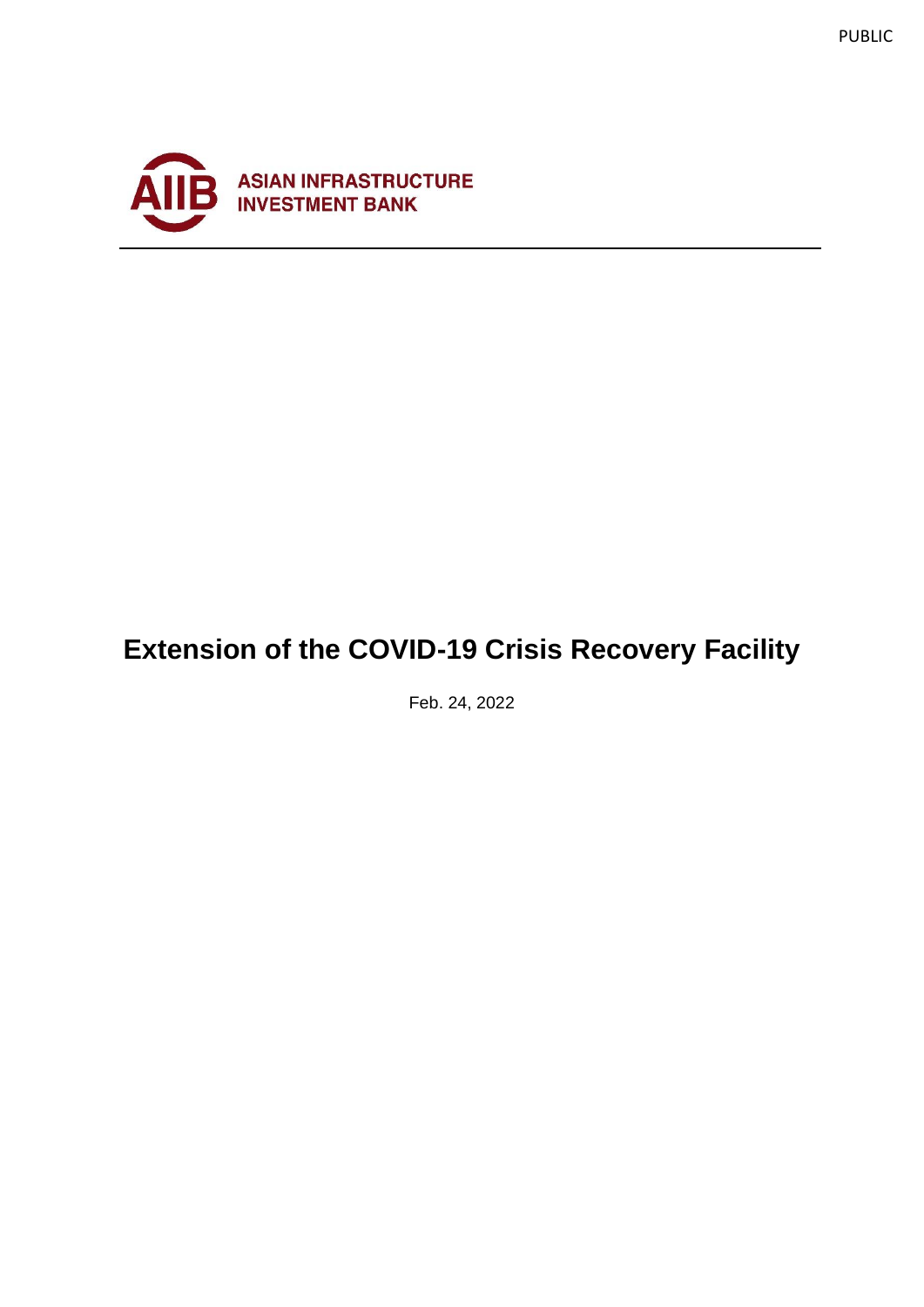#### **Contents**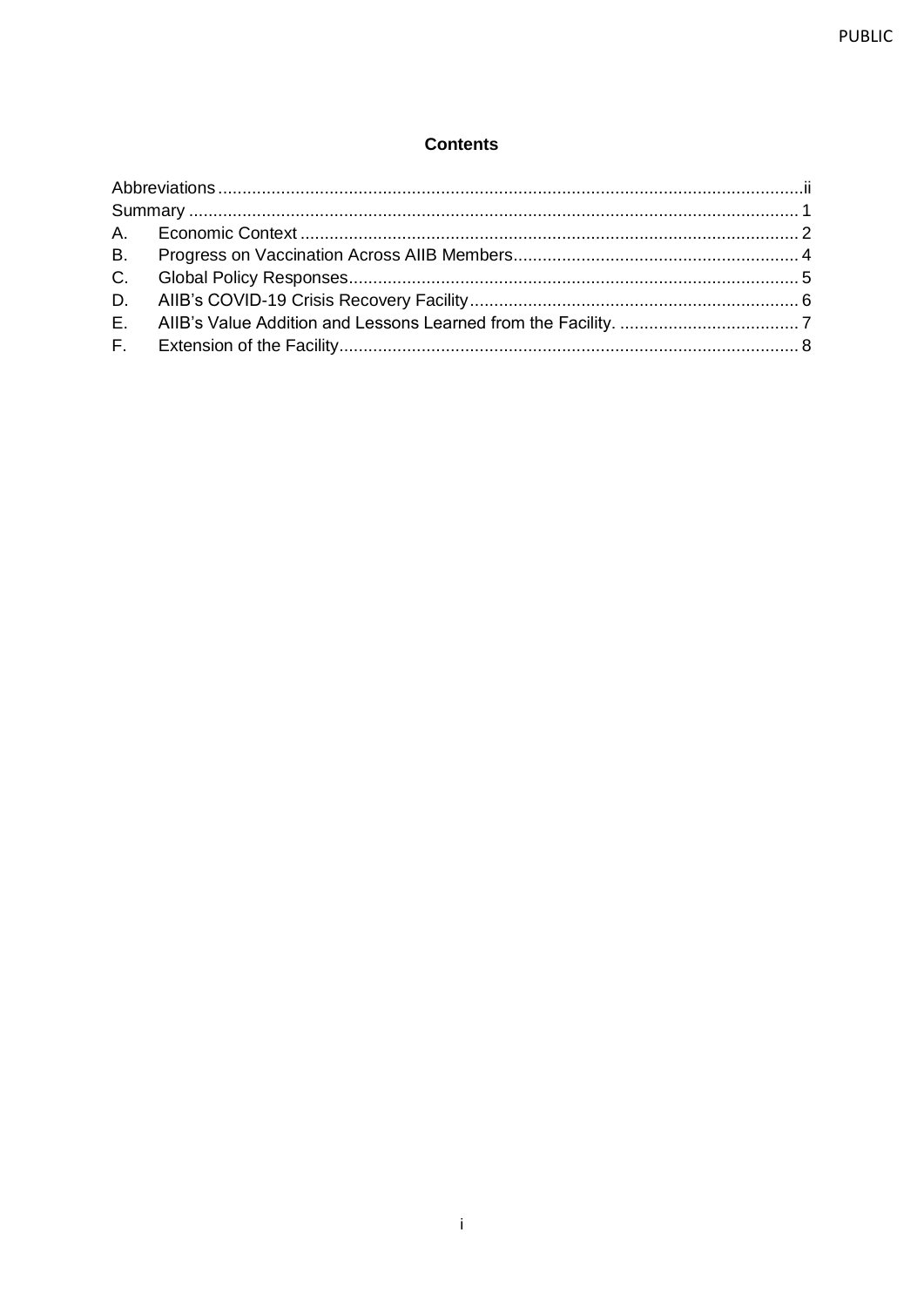## **Abbreviations**

<span id="page-2-0"></span>

| ADB          | Asian Development Bank                           |
|--------------|--------------------------------------------------|
| AG           | Administrative Guidance                          |
| AIIB         | Asian Infrastructure Investment Bank             |
| <b>APVAX</b> | Asia Pacific Vaccine Access Facility             |
| <b>Board</b> | AIIB Board of Directors                          |
| COVID-19     | Coronavirus Disease 2019                         |
| <b>CPRO</b>  | COVID-19 Pandemic Response Option (ADB)          |
| CS.          | <b>Corporate Strategy</b>                        |
| <b>ESP</b>   | Environmental and Social Policy (AIIB)           |
| GDP          | <b>Gross Domestic Product</b>                    |
| IMF          | International Monetary Fund                      |
| MDB          | Multilateral Development Bank                    |
| <b>NSBF</b>  | Non-Sovereign Backed Financing                   |
| <b>PBF</b>   | WB's Policy-Based Financing                      |
| PBL          | ADB's Policy-Based Lending                       |
| PforR        | <b>WB's Program for Results</b>                  |
| <b>RBL</b>   | ADB's Results-Based Lending                      |
| <b>SBF</b>   | Sovereign Backed Financing                       |
| <b>SFW</b>   | <b>Special Fund Window</b>                       |
| <b>SPRP</b>  | WB's Strategic Preparedness and Response Program |
| USD          | <b>United States Dollar</b>                      |
| WB.          | World Bank                                       |
| WBG          | <b>World Bank Group</b>                          |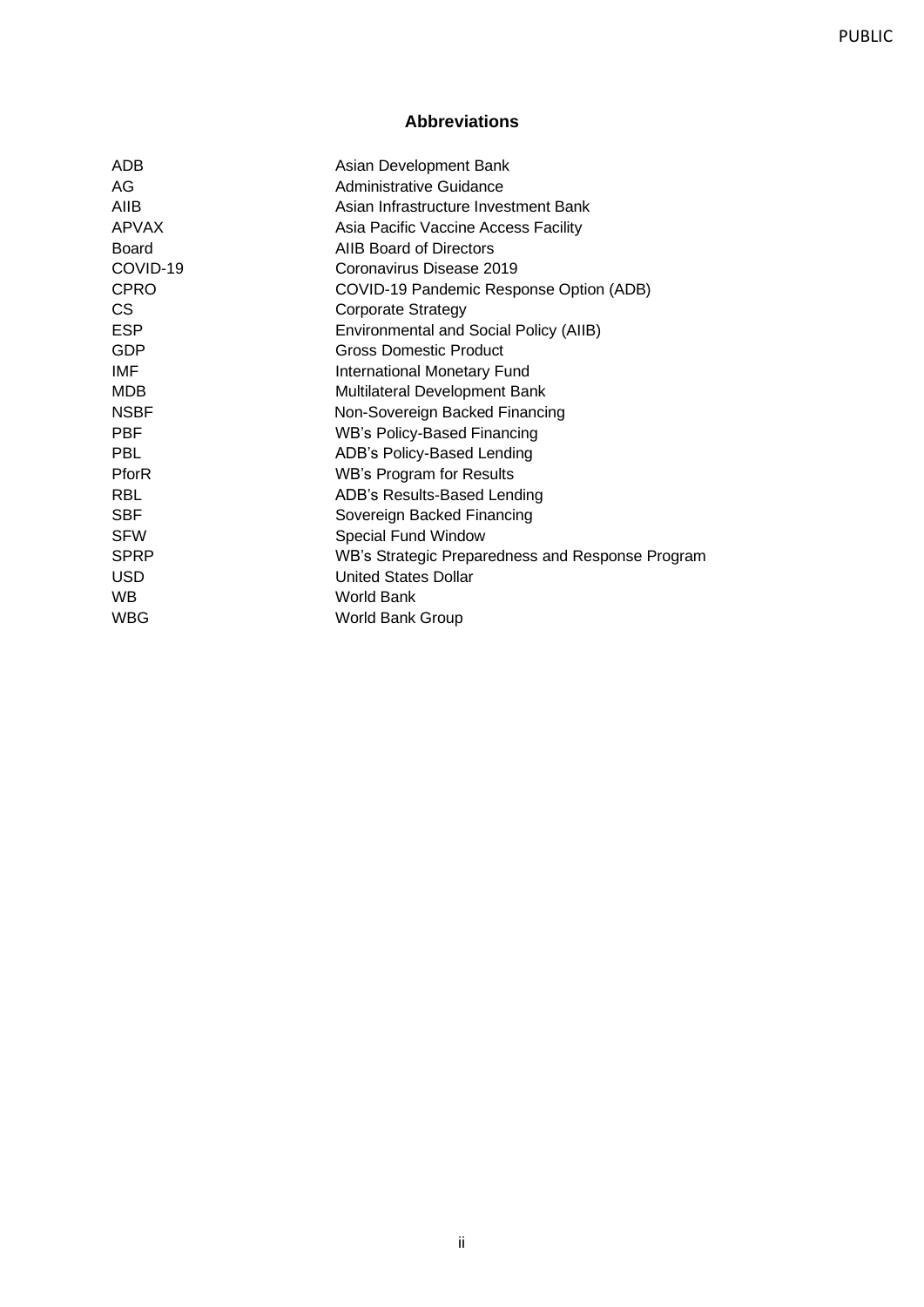#### **Summary**

<span id="page-3-0"></span>1. The COVID-19 pandemic is far from over. Given the continuous mutations of the virus and the uneven pace of vaccination across the globe, the path to containing the pandemic is uncertain. The response of the world community is evolving to increasingly manage COVID-19 as an endemic disease. While global growth has rebounded rapidly, a closer look reveals increasing divergence between developed and developing economies, as well as within these groups of economies. Whereas advanced economies have had more resources and better access to vaccines to weather the pandemic, many developing economies are still struggling to increase vaccination rates and roll out emergency measures to safeguard lives and livelihoods and may not be able to bring the pandemic under control until the end of 2022 (or later in 2023). Furthermore, the emergence of the highly transmissible and fast-spreading Omicron variant has been driving up case counts and hospitalizations in developed and developing economies alike, straining health care systems and setting off additional waves of travel restrictions and lockdowns everywhere. As a result, the global recovery, while strong overall, is very uneven and far from stable.

2. In this challenging environment, client needs are expected to remain large and varied according to country-specific circumstances, depending on the path of the pandemic and the state of economic recovery. Client demand could range from financing for crisis response and early-stage crisis recovery, to financing for pent-up investments and postpandemic new normal investments. There will also likely be broad-based demand across economies for vaccine financing given its central role in a sustained economic recovery. As a result, Asian Infrastructure Investment Bank (AIIB) Members have continued to seek support to respond to the health crisis, protect vulnerable populations, and implement policies and actions to revive their economies in a more resilient and inclusive manner.

3. AIIB's Board of Directors (Board) has agreed to continue offering flexible emergency support to Members during this extraordinary time by extending the Bank's financing support under the COVID-19 Crisis Recovery Facility (the Facility) until end-2023. AIIB's business plan for 2022 remains unchanged: AIIB aims to support economic recovery through regular financing of infrastructure projects aligned with the Bank's Corporate Strategy, and the Bank needs to be prepared with appropriate firepower to support immediate crisis recovery needs when and where they emerge. The Facility extension is necessary to support the latter.

4. The extended Facility will have a narrower focus on: (i) vaccine procurement, distribution and deployment of both vaccines and therapeutics, cofinanced with the World Bank or Asian Development Bank (ADB); (ii) Policy-Based Financing (PBF) for enhanced pandemic response, preparedness and recovery, cofinanced with the World Bank or ADB; and (iii) financing of essential COVID-19 emergency healthcare or urgent expenditure needs which could be standalone financing by AIIB or as co-financing led by peer MDBs

5. To continue the support for AIIB clients, those projects which were already in the Rolling Investment Pipeline of the current Facility prior to Feb. 24, 2022 will continue to proceed with next steps.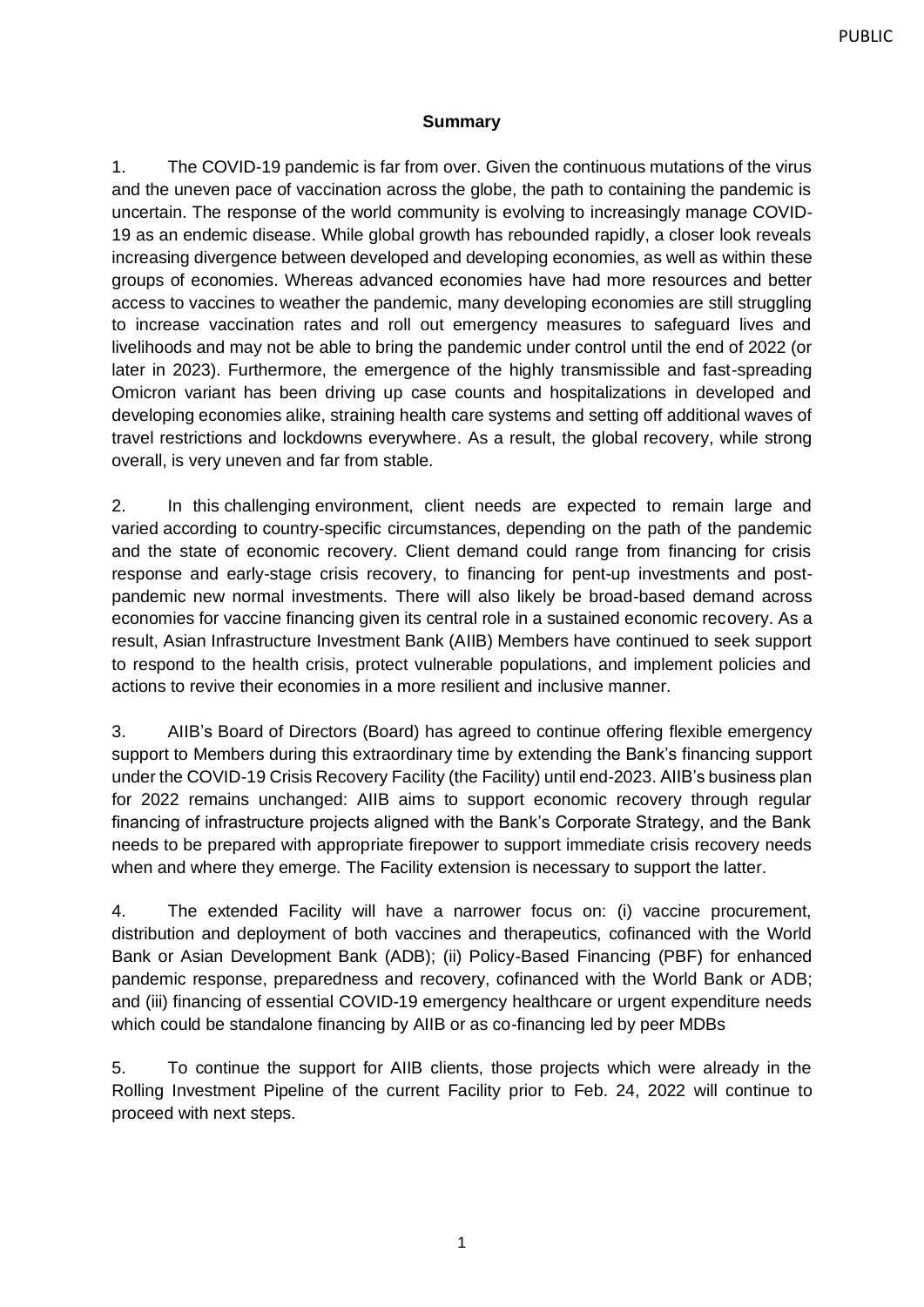6. The Decisions to Support the AIIB COVID-19 Crisis Recovery Facility, adopted April 16, 2020, remain in force as relevant (described in paragraph 30 of the Paper), to support the operation of the extended Facility financings within the revised scope.<sup>1</sup>

7. With the approval of the Facility extension, the total Facility financial envelope has been increased up to USD20 billion (equivalent to an average of USD5 billion per year over the full life of the Facility), which would allow AIIB to signal to both borrowers and cofinanciers its commitment and capacity to support Members in the face of persistent challenges.

8. In response to Board feedback, Management will follow the standard submissions timeline of fourteen days for Facility projects. Management will undertake a second interim review of the extended Facility by end-2022 and a final review of the Facility after the Facility terminates.

## <span id="page-4-0"></span>**A. Economic Context**

9. **Diverging Recoveries***.* At the turn of 2022, global economic recovery continues. Uncertainty remains high and recovery speeds differ widely across countries. New variants, uneven vaccine rollouts, and weaker policy support in emerging and developing economies cloud the global outlook. The pandemic seems increasingly likely to be more drawn-out than originally expected. Add to this the prospects for tighter monetary conditions, particularly in advanced economies, with potential for destabilizing spillovers to indebted emerging and developing economies.

10. Global growth in 2021 is estimated at around 6 percent and projected to continue at around 5 percent in 2022—the highest rates in several decades.<sup>2</sup> Household savings in advanced economies, supported by stimulus money, are sustaining consumer demand. Business confidence has recovered. International trade has reached full capacity, and rapid demand growth has even caused substantial disruptions and dislocations in global value chains.

11. However, not all countries are benefitting equally from the global recovery. In some countries—mostly advanced economies—economic activity has almost normalized, while in others virus outbreaks and economic hardships persist. This divergence is due to two factors: access to vaccines and the ability to deploy them (which vary widely between countries); and the extent of government support (dependent on fiscal space, which is dwindling for many emerging and developing economies).

12. While emerging markets and developing economies are expected to grow by around 5 percent on average in 2022—comparable to the global average—these projected rates are insufficient to bring GDP growth back to pre-pandemic trends even in the medium term.<sup>3</sup> This average growth rate also disguises a large and likely increasing divergence within the emerging and developing world, with the less-developed economies facing greater vulnerabilities.

<sup>&</sup>lt;sup>1</sup> AIIB Paper on the Decisions to Support the AIIB COVID-19 Crisis Recovery Facility, April 16, 2020.

<sup>&</sup>lt;sup>2</sup> International Monetary Fund (IMF), [World Economic Outlook,](https://www.imf.org/en/Publications/WEO/Issues/2021/10/12/world-economic-outlook-october-2021) October 2021.

<sup>3</sup> Ibid.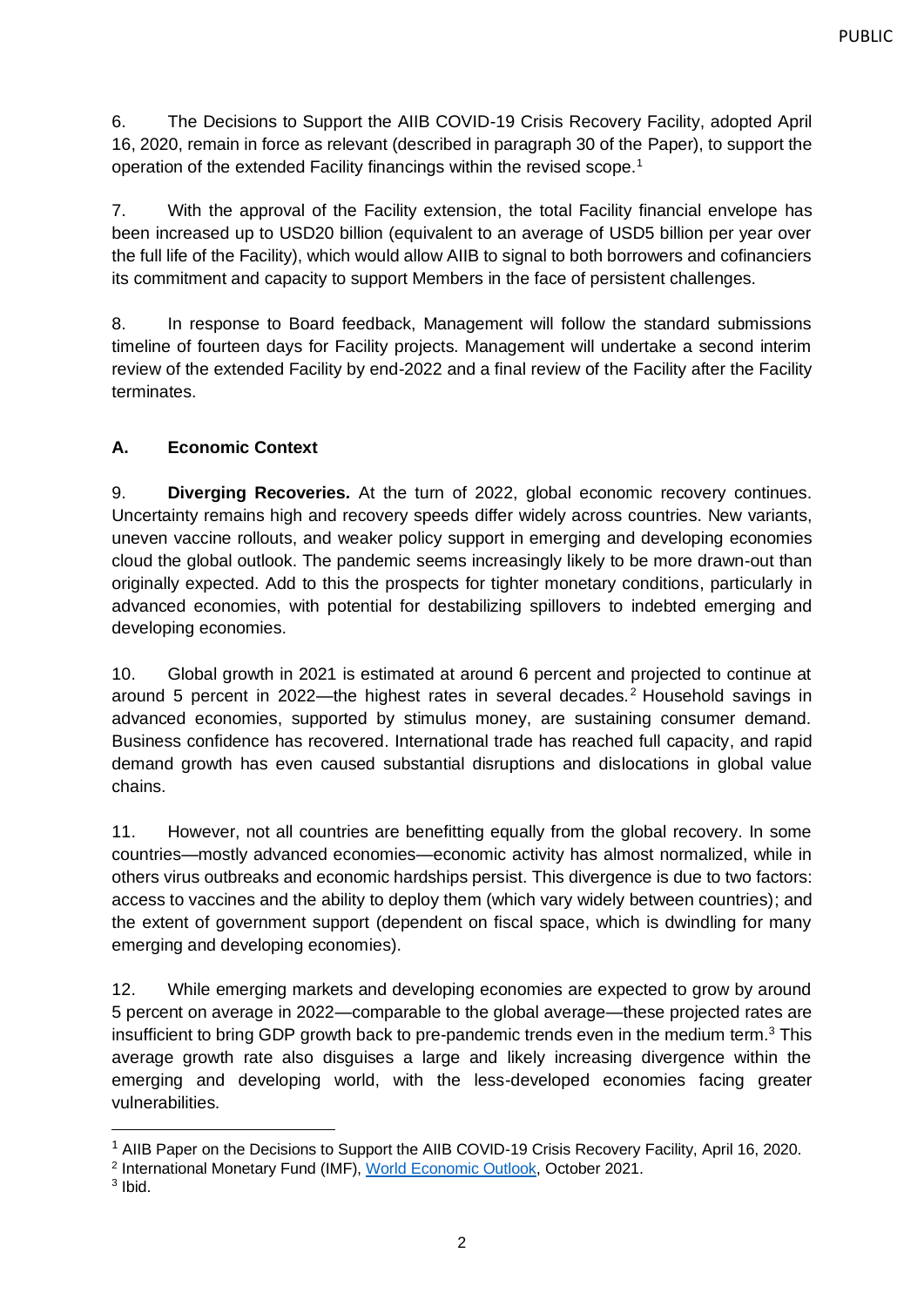13. **Setbacks to Development Gains***.* According to the World Bank (WB), an estimated 100 million more people have fallen into extreme poverty, about 80 percent of whom are in middle-income countries, suggesting that they have lost their economic gains. Poorer households have lost incomes, sold productive assets, suffered food insecurity, and missed schooling for children—especially girls. Women have been particularly susceptible to unemployment, especially given their higher participation in the informal sector. This underscores the importance of promoting inclusion in recovery pathways.

14. **Emergence of the Omicron Variant***.* The fast-spreading Omicron variant presents a significant challenge. While the hope had been for a less severe economic impact than in previous outbreaks, thanks to improving adaptation, the higher transmissibility of the new variant has led to higher numbers of infections which, in turn, is causing greater disruptions. This impact is likely to be stronger in countries with lower public health capacity, which will require more mobility restrictions. The International Monetary Fund (IMF) has already indicated that it would likely downgrade its 2022 growth projections following the emergence of the Omicron variant.<sup>4</sup>

15. **Inflation Impacts***.* Furthermore, despite encouraging headline numbers, the risks of a lower-growth, high-inflation outcome are now greater. Accelerating inflation across the globe is adding uncertainty, reaching multi-decade highs in some places, with consumer prices growing at 6 percent year-on-year in the United States and Germany. Some emerging economies report even higher numbers. Inflation has been driven by demand-supply mismatches related to the release of pent-up demand for goods, rising energy and food prices, unrelenting disruptions in container shipping and currency depreciations. Even if price pressures may be somewhat lower in Asia due to weaker demand, the prospect of high inflation over a longer period has already prompted major central banks in advanced economies to provide stronger guidance on potential rate increase sooner than previously anticipated. Several emerging economy central banks have already anticipated inflation pressures by raising interest rates.

16. **Implications for AIIB's Business***.* The central scenario underpinning AIIB's business plan for 2022 remains that of economies muddling through, with an uneven and fragile recovery across emerging and developing economies. It is expected that there will be continuing intermittent outbreaks of COVID-19 infections, generally manageable inflation pressures, slightly tighter but still accommodating global monetary conditions and enduring divergence in recovery outcomes across countries despite gradually improving vaccine access. At the same time, the Omicron variant<sup>5</sup> and the inflation surprise are stern reminders of very real downside risks which, if realized, would have greater impact on emerging and developing economies, the main clients of AIIB. Health systems could be overwhelmed by Omicron or subsequent variants. Insufficient policy responses due to fiscal constraints could also lead to higher economic damage. Emerging and developing economies with lower public

<sup>4</sup> Bloomberg. 2021. "IMF Chief sees downgrades to growth forecasts amid Omicron." Dec 3. Informal consultations with IMF staff further underscore the lowering of growth prospects.

<sup>5</sup> While some scientists are hopeful that Omicron may signal the end phase of the pandemic, it is far from certain that more virulent strains of the virus will not emerge.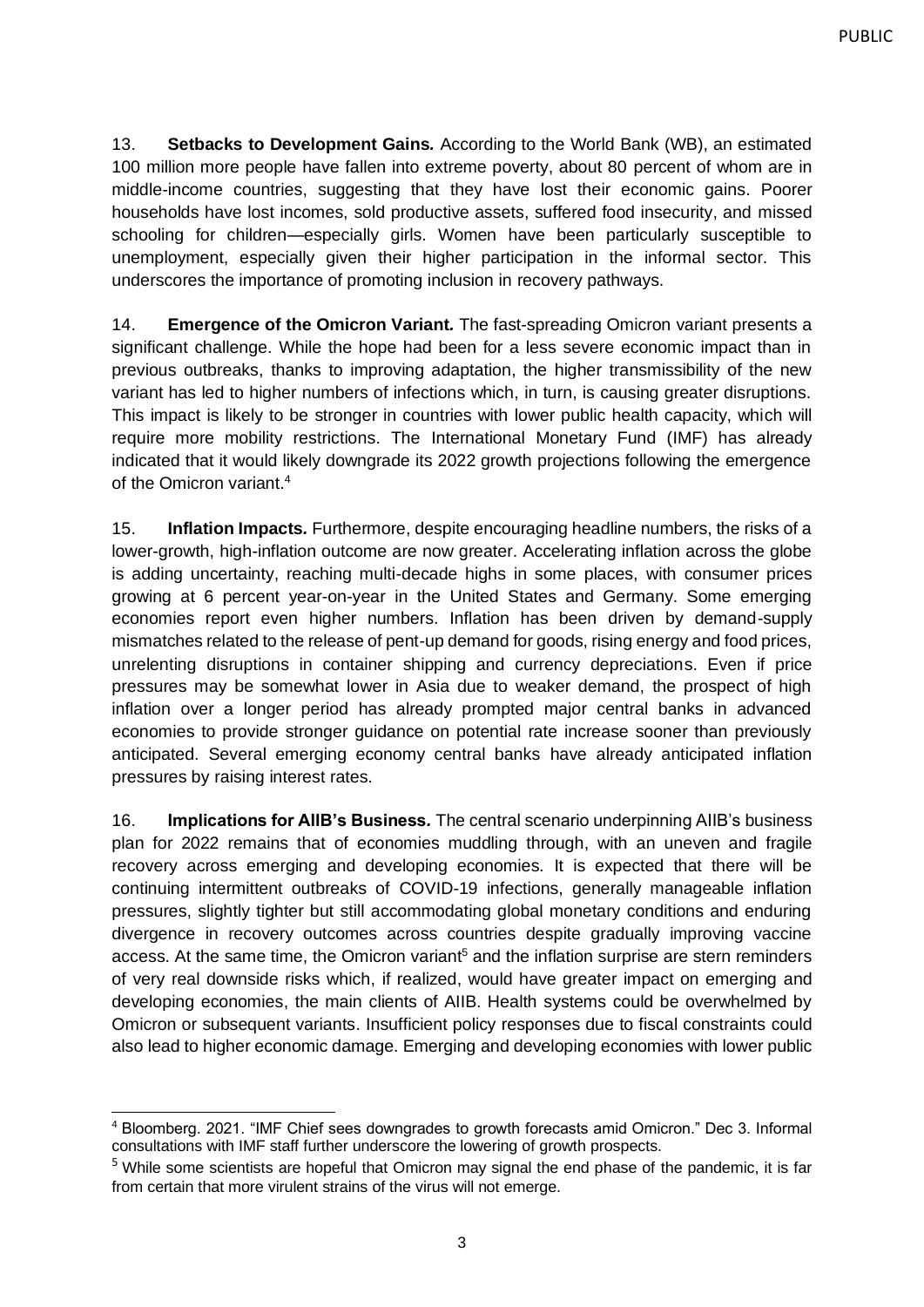health sector capacities, lower fiscal space, weaker sovereign credit ratings and dependency on contact-intensive services (such as tourism) will be particularly vulnerable.

17. Global monetary policy tightening could have a negative impact on some AIIB Members at a time when their economies are still seeking support. Higher global interest rates would potentially lead to higher risk premia, heightened risks of abrupt capital outflows, or debt sustainability concerns. Currency depreciation and growing nonperforming loans would negatively affect balance sheets and stall growth. Overall, more pessimistic outcomes, wider divergences (including within-group) and greater uncertainty means that some AIIB Members are likely to continue to need emergency assistance of varying natures and magnitude for a longer period. Recognizing the diversity of client needs, AIIB will remain adaptive, flexible, and prepared to meet the diverse and diverging needs of its clients along their respective paths to recovery.

### <span id="page-6-0"></span>**B. Progress on Vaccination Across AIIB Members**

18. **Vaccine Divide.** The single most important global risk associated with COVID-19 is the inequitable access, distribution, and deployment of vaccines to control the pandemic. Despite sharp increases in vaccine production in 2021 (from around 100 million doses in January 2021 to 12.3 billion in December 2021), access to vaccines remains highly unequal. These 12 billion doses were not immediately available to lower-income countries. The divergence in economic prospects is a consequence of wide disparities in access to vaccines, vaccination rates (which the IMF calls "the great vaccine divide") and policy support. Countries that have vaccinated their population speedily and whose economies have been bolstered by strong fiscal support are growing faster and have seen their growth projections upgraded, whereas those where vaccination is lagging have had their growth projections downgraded.<sup>6</sup> Vaccination is thus the first critical step to economic recovery. Timely vaccine financing helps Members to contain and/or prepare to contain virus resurgences, reduce further contagion and adverse spillovers globally, support recovery and reopen the economy.

19. **Progress in Vaccination.** According to vaccination data as of Jan. 3, 2022, 76 percent of the population eligible to be vaccinated in high-income countries have received at least one shot, compared with 8 percent in low-income countries.<sup>7</sup> The share of population fully vaccinated is 73 percent for high income countries, 43 percent for upper middle-income countries (excluding China with 84 percent), 19 percent for lower middle-income countries (excluding India with 44 percent), and 4 percent for low-income countries. Among IDA-only AIIB Members, vaccination rates have, on average, been higher in regional Members compared to nonregional Members, but they vary significantly between individual Members in Southeast Asia, Central and West Asia. For nonregional IDA-only Members, vaccination rates remain extremely low, with Rwanda leading by a long stretch at 57 percent of its population, 41 percent of which have completed a full vaccination regime of two doses.

20. **Readiness of Health Systems**. As global vaccine supplies increase (with production expected to double to 24.7 billion doses by the end of 2022), lower and lower-middle income

<sup>&</sup>lt;sup>6</sup> World Bank, [The global economy: on track for strong but uneven growth as COVID-19 still weighs,](https://www.worldbank.org/en/news/feature/2021/06/08/the-global-economy-on-track-for-strong-but-uneven-growth-as-covid-19-still-weighs) June 18, 2021.

<sup>&</sup>lt;sup>7</sup> Our World in Data, [Share of people vaccinated against COVID-19 as of Jan 3,](https://ourworldindata.org/covid-vaccinations) 2022. (Note: The charts in our PPT also source data from Our World in Data.)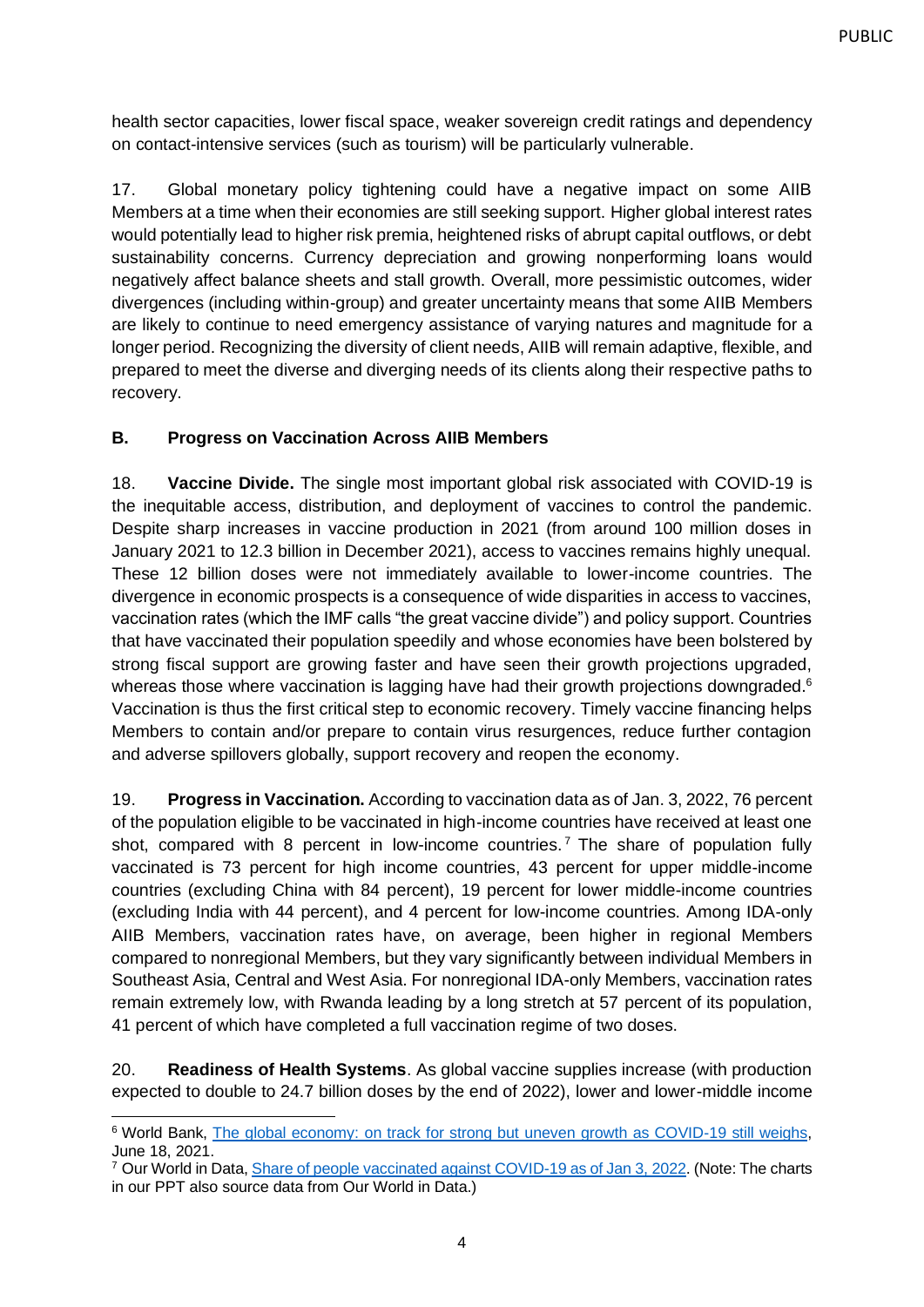countries should have greater access to vaccines. These countries will require more support for the procurement of vaccines and in overcoming huge challenges in scaling up in-country vaccine delivery. The readiness of their health systems will become the most important determinant of increasing vaccine coverage. Therefore, AIIB support should address those gaps in readiness by strengthening health infrastructure, including systems and resources to ensure adequate deployment of vaccines, treatment of both COVID-19 and other chronically ill patients. AIIB should work alongside other multilateral development banks (MDBs) and development partners well established in this space.

## <span id="page-7-0"></span>**C. Global Policy Responses**

21. **Multilateral Cooperation.** Containing the pandemic in the emergence of new and highly transmissible variants requires continuous coordinated global action. Multilateral cooperation will play a vital role in narrowing the divergence between the haves and havenots, while strengthening global economic recovery by providing support for: (i) large-scale coordinated vaccine roll-out;<sup>8</sup> (ii) crisis prevention, preparedness, and response to the ongoing and future pandemics; (iii) broad-based recovery of financially constrained and severely impacted economies; and (iv) maintaining collective accountability of progress against targets. Multilateral actions to support COVID-19 recovery need to be reinforced by national-level policies aimed at saving lives, protecting livelihoods and vulnerable populations, as well as catalyzing a green, resilient, and inclusive recovery.

22. **World Bank's COVID-19 Response.** Since the outbreak of the pandemic, the World Bank Group (WBG) has committed more than USD157 billion to help developing countries respond to COVID-19, bolster public health interventions, and keep the private sector in business.<sup>9</sup> In April 2020, the WB rolled out a USD1.9 billion COVID-19 Strategic Preparedness and Response Program (SPRP). This was followed by another USD12 billion in October 2020 (later increased to USD20 billion in June 2021) to help developing countries acquire and distribute COVID-19 vaccines, tests, and treatments until end-2022.<sup>10</sup> As of Jan. 24, 2022, the WB has approved operations supporting vaccine rollout in 67 countries amounting to USD7.5 billion.<sup>11</sup> The WB also provides financing for post-COVID economic recovery as part of its regular financing instruments, including Policy-Based Financings (PBFs).

23. **Asian Development Bank's COVID-19 Response.** Since March 2020, the Asian Development Bank (ADB) has committed nearly USD20 billion in both regular and concessional resources to support its developing member countries address the health and economic consequences of the pandemic, of which USD13 billion is specifically targeted at countercyclical expenditure financing through its COVID-19 Pandemic Response Option (CPRO) program and the remainder to support economic recovery using regular instruments including Policy-Based Lending (PBL). Additionally, a USD9 billion Asia Pacific Vaccine

<sup>&</sup>lt;sup>8</sup> IMF, [A Proposal to End the COVID-19 Pandemic,](https://www.imf.org/en/Publications/Staff-Discussion-Notes/Issues/2021/05/19/A-Proposal-to-End-the-COVID-19-Pandemic-460263) May 19, 2021, jointly endorsed by the World Health Organization (WHO), World Trade Organization (WTO) and the WB, aims to (1) vaccinate at least 40 percent of the population in all countries by the end of 2021 and at least 60 percent by the first half of 2022, (2) track and ensure against downside risks, and (3) ensure widespread testing and tracing, maintain adequate stocks of therapeutics, and enforce public health measures in places where vaccine coverage is low. The cost of this proposal is USD50 billion.

<sup>9</sup> World Bank, [WBG Operational Response to COVID-19,](https://www.worldbank.org/en/about/what-we-do/brief/world-bank-group-operational-response-covid-19-coronavirus-projects-list) 2021

 $10$  Ibid.

<sup>11</sup> World Bank, [World Bank Support for Country Access to COVID-19 Vaccines,](https://www.worldbank.org/en/who-we-are/news/coronavirus-covid19/world-bank-support-for-country-access-to-covid-19-vaccines) Jan. 2022.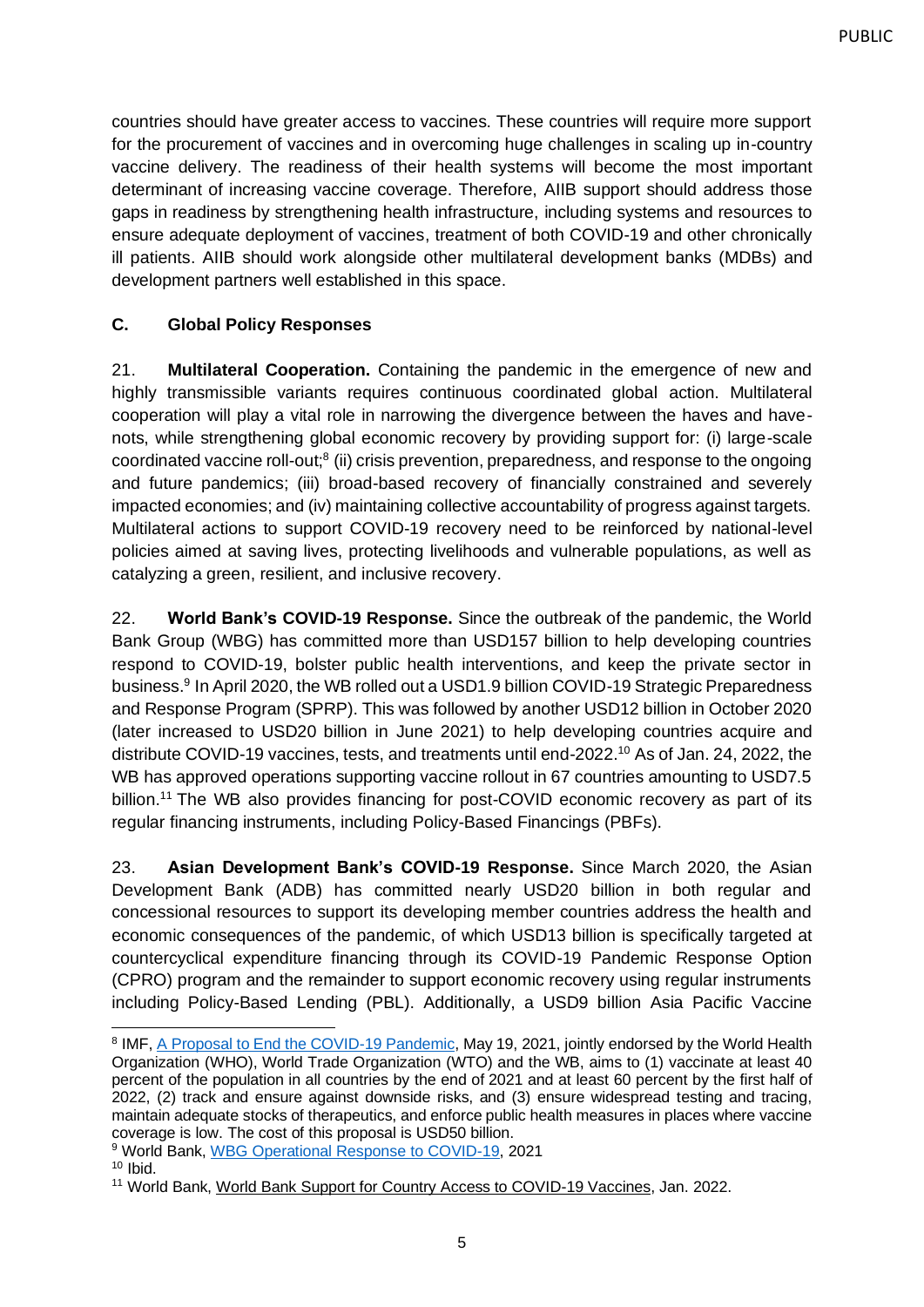Access Facility (APVAX) has been established for three years from December 2020 until end-2023 to help its Developing Member Countries access vaccines. APVAX may be extended for up to 24 months subject to the outcome of a review and agreement by ADB's Board of Directors.<sup>12</sup>

## <span id="page-8-0"></span>**D. AIIB's COVID-19 Crisis Recovery Facility**

24. **The Facility.** The COVID-19 Crisis Recovery Facility (the Facility) launched by AIIB in April 2020 has been effective in assisting Members (both sovereign and non-sovereign clients) address diverse emergency healthcare and economic needs. Some Members have utilized Facility support for health-crisis response, including vaccines and other treatments to combat high rates of infection and/or high risks of virus resurgence. Others have accessed the Facility to cover additional fiscal expenditures aimed at protecting or restoring livelihoods impacted by COVID-19. Several Members have also mobilized the Facility to boost post-pandemic recovery through investments in resilient institutions, private sector-led growth reforms, and inclusive and sustainable economic recovery programs.

25. **Key Features**. AIIB's Facility has thus been designed to be flexible and with key features to support the emergency nature of client needs, in line with other MDBs. Specifically, the Facility has exceptionally availed AIIB Members with AIIB cofinancing of the WB's Policy-Based Financings (PBFs) and Program for Results (PforR) and ADB's Policy-Based Lending (PBL) and Results-Based Lending (RBL) instruments, which are not part of AIIB's regular financing instruments. <sup>13</sup> AIIB's cofinancing with ADB through CPRO has proven to be especially effective in providing countercyclical financing at precisely the early critical stage of the pandemic when Members needed immediate support. Of the 15 PBFs cofinanced up to end-2021, 8 projects amounting to USD3.87 billion were undertaken with ADB through CPRO, accounting for more than 71 percent of the total PBF financing volume.<sup>14</sup> Of these CPRO projects, 6 were approved within the first four months of the Facility. The remaining 7 PBF projects were cofinanced with the WB and ADB under other programs. Overall, the cofinanced PBFs have delivered highly efficient financing support to Members in need, with 12 of 15 PBFs fully disbursed.

26. Vaccine financing and liquidity support to small and medium-sized enterprises (SMEs) have also been provided to AIIB Members for the first time through the Facility. Management has also streamlined internal rules to allow fast-tracking of Facility projects and specified a large Facility financial envelope of USD13 billion to signal AIIB's intent to support its clients.

27. **Interim Review of the Facility in 2020.** An internal interim review presented to the Board of Directors in December 2020 yielded a positive assessment of the Facility. Facility borrowers appreciated AIIB's flexibility to provide emergency financing, beyond its usual operations, to address client needs under extraordinary circumstances. The design of the

<sup>&</sup>lt;sup>12</sup> Asian Development Bank, [ADB's Comprehensive Response to the COVID-19 Pandemic,](https://www.adb.org/sites/default/files/institutional-document/579616/adbs-comprehensive-response-covid-19-pandemic-redacted-version.pdf) April 2020.

<sup>&</sup>lt;sup>13</sup> For the remainder of this paper, when reference is made to Policy-Based Financings (PBFs), it refers to both the WB's PBF and ADB's PBL; similarly, when reference is made to PforR, it refers to both the WB's PforR and ADB's RBL.

<sup>&</sup>lt;sup>14</sup> Between April and July 2020, 6 PBF projects amounting to USD3.75 billion were cofinanced with ADB through CPRO, accounting for nearly 70 percent of the total volume of the 15 PBFs (USD5.43 billion) as of end-2021.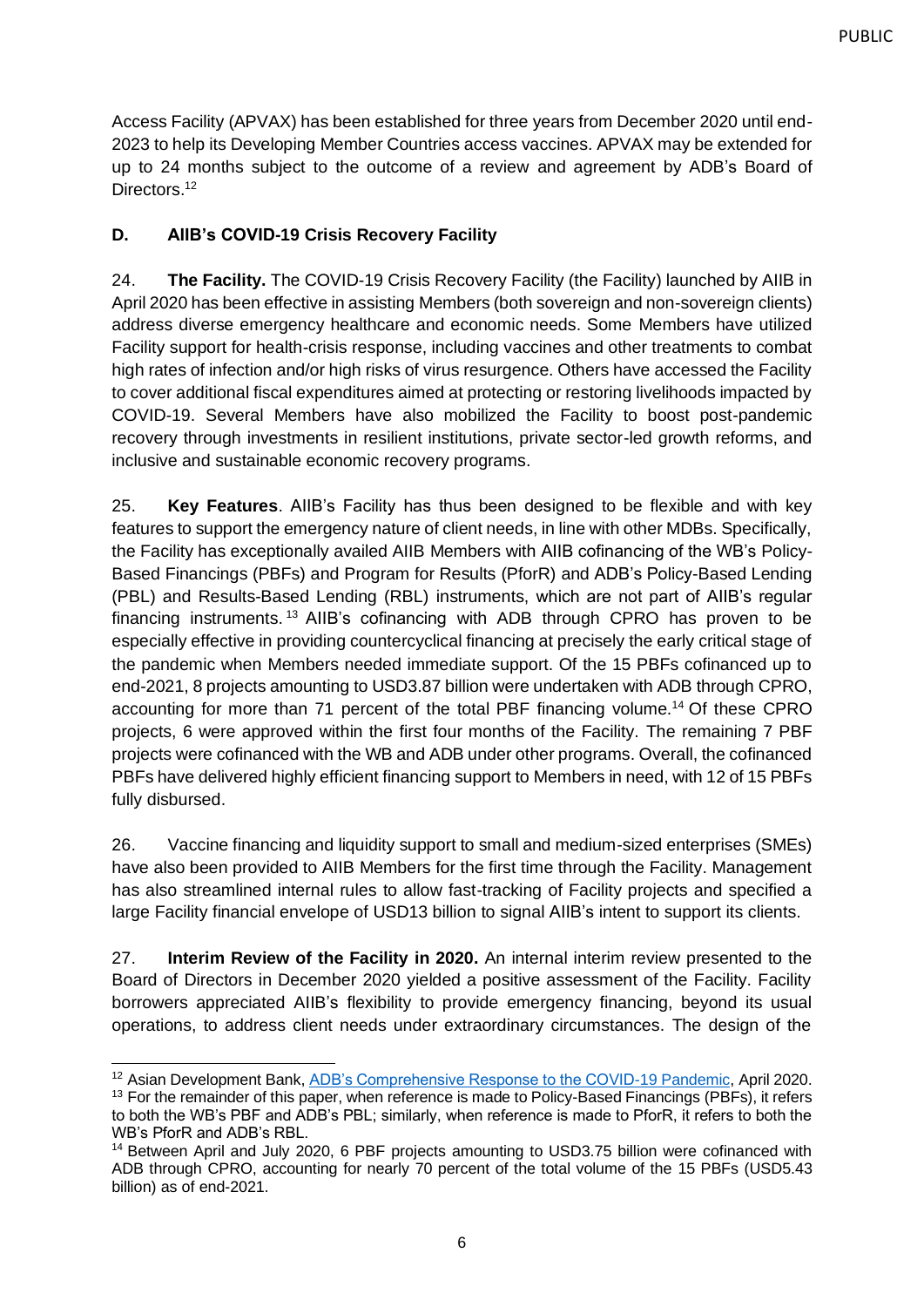Facility was deemed to have met client demand in specific areas, notably in: (i) public health financing to purchase medical equipment, strengthen virus testing and monitoring, and improve the communications and preparedness of national health systems; (ii) liquidity financing to alleviate liquidity constraints and provide working capital support for a range of affected companies operating in infrastructure and other productive sectors essential for sustaining the economy; (iii) PBFs that provide fast-disbursing budgetary support for governments' social and economic response and recovery measures.

28. **Current Facility Portfolio and Pipeline.** As of Dec. 31, 2021, the full amount of USD13 billion in the Facility has already been committed, approved, or programmed. Of this USD13 billion, USD11.1 billion has been approved for 45 projects including: USD2.9 billion (26 percent) for the public health sector, of which USD1.2 billion are for vaccine financing and USD1.7 billion are for non-vaccine financing; USD2.3 billion (21 percent) for the finance/liquidity sector; and USD5.9 billion (53 percent) for the economic resilience/PBFs. 93 percent of the approved financings (USD10.3 billion) are for sovereign-backed financing and 7 percent (USD0.8 billion) are for non-sovereign-backed financing.

29. **Special Fund Window under the Facility**. On May 7, 2020, the Board approved the carve out of USD30 million from AIIB's Project Preparation Special Fund (PPSF) to a Special Fund Window (SFW) under the Facility.<sup>15</sup> As of Dec. 31, 2021, USD29.74 million of the USD30 million SFW has been allocated to four Facility projects amounting to an AIIB financing of USD217.3 million in 4 Members: Bangladesh, Cambodia, Kyrgyz Republic, and Maldives. On May 20, 2021, the Board approved another carve out of up to USD25 million from PPSF to a SFW for vaccine financing under the Facility.<sup>16</sup> As of Dec. 31, 2021, there are three vaccine financing projects in the pipeline eligible for USD5 million each from the SFW for vaccine financing under the Facility.<sup>17</sup>

## <span id="page-9-0"></span>**E. AIIB's Value Addition and Lessons Learned from the Facility.**

30. The current Facility has allowed AIIB to respond rapidly and substantially to Members' urgent needs during a crisis, as part of a coordinated international response, as well as strengthened AIIB staff's capacity to serve a more diverse range of client financing requests.

31. **Lessons Learned from PBF Cofinancing.** In 2021, many countries' fiscal objectives were to accommodate higher social spending to support the poor and vulnerable, including through job retention schemes and liquidity injections into key sectors. By cofinancing with the WB and ADB to provide PBFs, AIIB has been able to support government efforts to preserve macroeconomic stability and help cushion the negative effects of the pandemic on growth by playing a countercyclical role. In a short period of time, AIIB staff were able to learn how PBFs work and deepen their understanding of country-specific matters, including the macroeconomic situation and institutional structures of AIIB Members. In some PBF Facility financings, AIIB staff helped follow up with governments to track progress towards achieving the broader policy objectives underpinning PBFs. AIIB staff were able to learn from the policy reform dialogues, nurture relationships with clients and MDB counterparts, leverage the

<sup>&</sup>lt;sup>15</sup> Special Fund Window Under the COVID 19 Crisis Recovery Facility

<sup>&</sup>lt;sup>16</sup> Replenishment of the Special Fund Window under the COVID-19 Crisis Recovery Facility

<sup>&</sup>lt;sup>17</sup> Replenishment of the Special Fund Window under the COVID-19 Crisis Recovery Facility.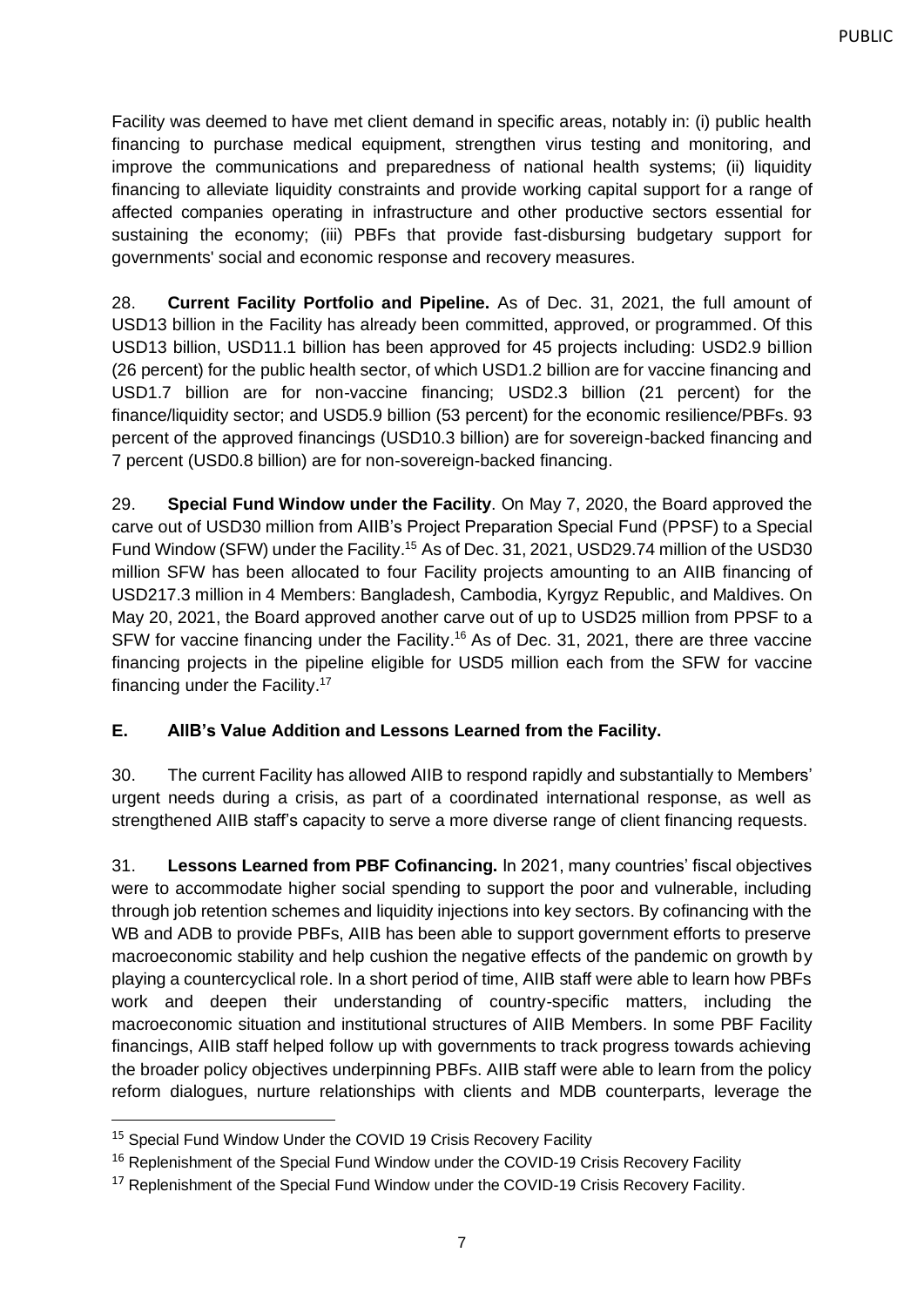experienced local presence and underpinning analytical work of peer MDBs, and potentially create spill-over investment opportunities aligned with AIIB's Corporate Strategy and Thematic Priorities because of the reform actions advanced under the PBF.

32. **Strengthening Client Engagement.** Working in partnership with other MDBs has helped AIIB strengthen communication channels with local government and nongovernment stakeholders, which has the additional value of improving AIIB's client service and business development going forward. Through Facility financings, AIIB has gained valuable experience in conducting Member engagements by participating in joint reviews and other government meetings in the context of monitoring program implementation. Closer relationships with Member governments have generated subsequent demand for project financing from AIIB.

33. **Building AIIB Capacity.** The Facility has also pushed AIIB's boundaries to develop new expertise, build internal knowledge, tools, and procedures to better serve public and private clients across the income spectrum in health and social infrastructure and liquidity financing. Going forward, AIIB will be able to continue exploring and mainstreaming such health and social infrastructure projects into its regular business.

34. **Global Contribution.** Participation in global COVID-19 recovery efforts allows AIIB to have a seat around the table with governments and development partners to have a coordinated multilateral approach to proactively support Members in overcoming their most pressing pandemic challenges; securing financing for vaccines; preventing and preparing for pandemics; and embarking on a greener, more resilient, and more inclusive path to recovery.

## <span id="page-10-0"></span>**F. Extension of the Facility**

35. **Decision.** Given these extraordinary times, the diverging recovery paths, the persistently higher-than-usual uncertainties from new variants over possibly an extended period of time and the specific circumstances of countries that are severely affected by the pandemic, the Board has approved an extension of the Facility until December 31, 2023.

36. **Scope.** After extension, projects will only be added to the pipeline under the Facility with a narrower focus on: (i) vaccine procurement, distribution and deployment of both vaccines and therapeutics, cofinanced with the World Bank or ADB; (ii) PBFs for enhanced pandemic response, preparedness, and recovery, cofinanced with the World Bank or ADB; and (iii) financing of essential COVID-19 related emergency healthcare or urgent expenditure needs, which AIIB could finance either as standalone or join co-financing led by peer MDBs. Specifically:

- a. Vaccine financing could be in the form of Investment Project Finance, or in the form of WB's Program for Results (PforR) or ADB's Results Based Lending (RBL).
- b. PBF could be extended to Members facing COVID-19 induced hardships. It is expected that countries seeking AIIB's PBF could be in the following circumstances, which are either persisting or have worsened because of the impact of protracted pandemic and weak recovery: (i) experiencing weak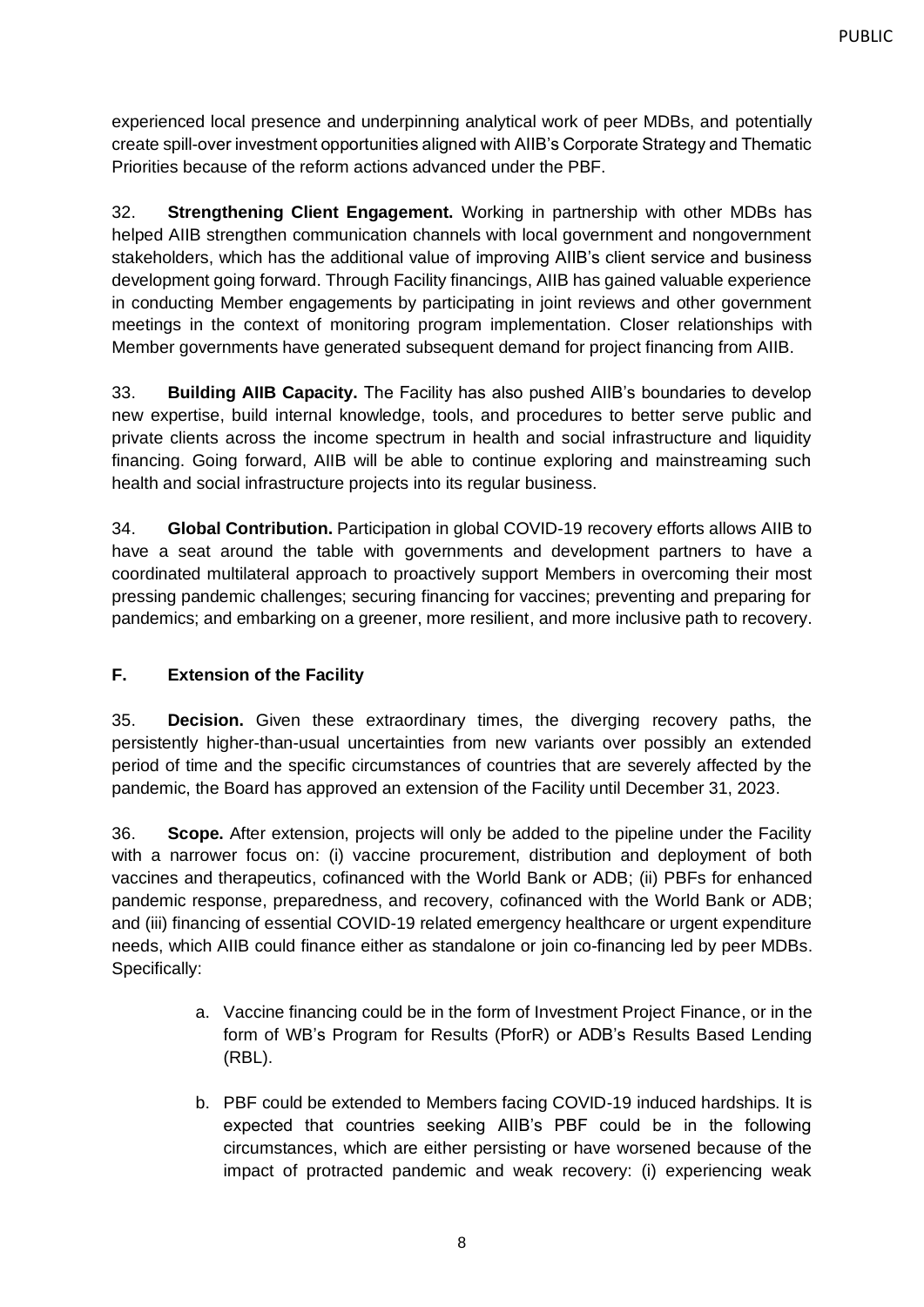recovery amid recurring outbreaks; (ii) having high dependency on certain sectors, including exporting ones, that are likely to take a long time to recover from COVID-19-related impacts (e.g. tourism and transport); (iii) requiring financing support to bolster health care systems, vaccine access or distribution; (iv) facing critical social or capital spending that are curtailed by constrained fiscal space; (v) stalled reform agenda due to pandemic prioritization; or (vi) facing substantially higher spreads or reduced access to markets despite generally sound economic fundamentals, sustainable debt and/or prudent policies.

c. Financing of essential COVID-19 emergency health care or urgent expenditure needs would continue. Those would include, for example, personal protective equipment, oxygen concentrators, test kits, tracking systems, and any other medical healthcare items and resources required by public health sector entities for the treatment of COVID-19 and other chronically ill patients. Urgent expenditure needs would cover pandemic-induced needs of both NSBF and SBF clients, which will not be eligible for PBF financing and where disbursement could be linked to eligible budget expenditures. Such projects are beyond the scope of regular infrastructure financing, may require fast disbursement and can be processed either as standalone AIIB financing or as AIIB co-financing with peer MDBs.

37. The Decisions to Support the AIIB COVID-19 Crisis Recovery Facility, adopted April 16, 2020, remain in force as relevant to support the continued operation of the extended Facility financings. In particular, paragraphs ii-v of the above Decisions will apply as follows:

- a. The Bank applies the World Bank's (WB) Policy on PforR Financing or the Asian Development Bank's (ADB) Policy on RBL in lieu of the Bank's policies, including the Environmental and Social Policy (which the 2021 ESP already allows) and Procurement Policy (PP) for those projects proposed for cofinancing with the WB that are governed by the WB's Policy on PforR Financing or with ADB that are governed by ADB's Policy on RBL, respectively.
- b. The Bank shall provide policy-based financing only in the form of cofinancing led by the WB or the ADB, where the Bank applies the WB's Policy on Development Policy Financing or ADB's Policy on Policy-based Lending in lieu of the Bank's operational policies, including the Bank's Operational Policy on Financing (OPF), ESP and PP.
- c. Notwithstanding the limitations on the scope for the Bank's non-regional investment specified in the Strategy on Financing Operations in Non-Regional Members, nonregional members of the Bank are eligible to benefit from financing under the Facility (see paragraph 11.4 of the original Paper), subject to the ceiling for non-regional investment stipulated in the Strategy.
- d. All projects under the Facility will be subject to approval by the Board of Directors, unless delegated under the terms of the Regulation on the Accountability Framework.

38. **Size of the Facility**. Management has increased the Facility financial envelope to USD20 billion (equivalent to an average of USD5 billion per year over the extended period of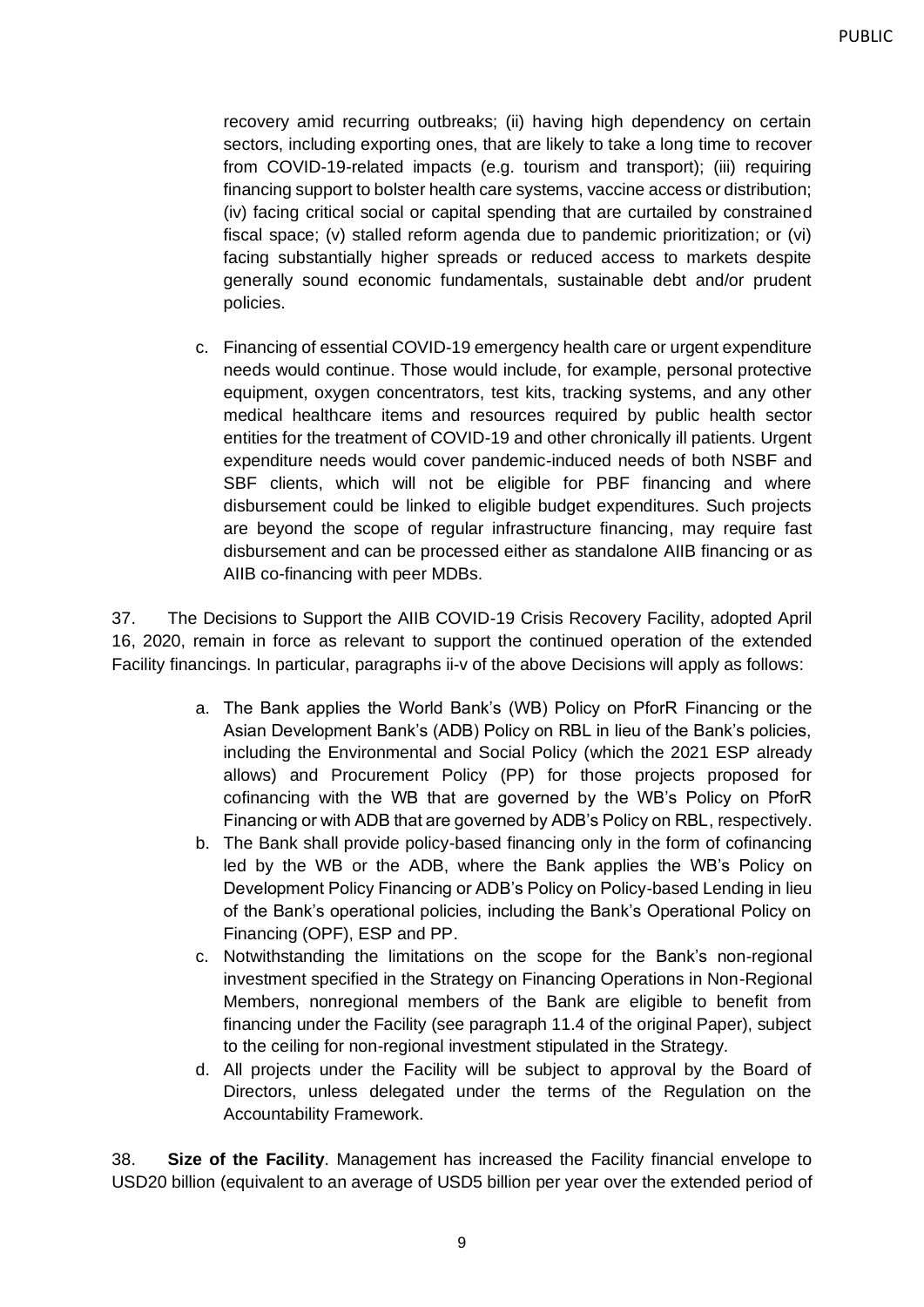the Facility), which allows AIIB to signal to both borrowers and cofinanciers its commitment and capacity to support Members in the face of persistent challenges.

39. **Application of the SFW for vaccine financing**. Over the Facility extension period, the SFW for vaccine financing as approved by the Board in May 2021 will continue to apply to vaccine financing but not to PBF, as per the Board paper on the Replenishment of the Special Fund Window under the COVID-19 Crisis Recovery Facility.<sup>18</sup>

40. **Parallel Deployment of Regular and Facility Financing**. AIIB will deploy its regular financings alongside its Facility financings—the composition and scale of which will depend on country-specific circumstances, including the stage of the pandemic in the countries, the fiscal gap, and the extent of spillovers from global uncertainties. The narrowing of the scope of the Facility reflects the orientation set out in AIIB's business plan for 2022, which calls for AIIB to shift back to its regular lending program and to support its Members' recovery through regular financing in line with AIIB's Corporate Strategy and Thematic Priorities. Many projects financed under the current Facility could likely be financed ordinarily by AIIB's regular financing in future. Examples would be demands related to health infrastructure and systems strengthening; general pandemic prevention, preparedness, and response; and general vaccine manufacturing, logistics, and waste management. Liquidity financing for infrastructure-related companies, including small and medium-sized enterprises (SMEs) will also be considered under regular financing.

41. **Financial Sustainability.** AIIB is committed to its financial sustainability and sound banking principles. Based on a scenario analysis of the potential full utilization of the Facility financing volume with varying compositions of regular and Facility financing, AIIB is projected to remain financially sustainable. As more information on the actual pipeline under the Facility extension becomes available, Management will continue to monitor and assess its potential implications on AIIB's financial position including funding program and liquidity portfolio. The approval of any new lending under the Facility extension will be subject to the limits under the Risk Appetite Statement, such as the target average credit of the portfolio, concentration against the largest borrowers and capital adequacy inclusive of planned lending.

42. **Appraisal of Facility Projects.** Each Facility operation will continue to go through AIIB's regular investment appraisal process, including a standard due diligence including credit risk assessment, fiscal sustainability, and following the standard submissions timeline of 14 days to the Board. For PBF cofinanced with WB or ADB, AIIB would continue to require an IMF Assessment Letter or equivalent to ensure fiscal sustainability.

43. **Potential Demand for Extended Facility Financing.** Based on interest received from Members as well as cofinanciers, demand for AIIB's extended Facility financing is expected to be high. AIIB is coordinating closely with peer MDBs to understand the progressions of their COVID-19 response facilities and to explore further cofinancing opportunities for both vaccine and policy-based financings. For the time being, AIIB has not developed a specific pipeline prior to the Board's decision to extend the duration of the Facility so as to avoid raising expectations from clients prematurely. AIIB will be able to shape the pipeline for an extended Facility once AIIB signals its intention to provide additional support through an extension of

<sup>&</sup>lt;sup>18</sup> Replenishment of the Special Fund Window under the COVID-19 Crisis Recovery Facility.